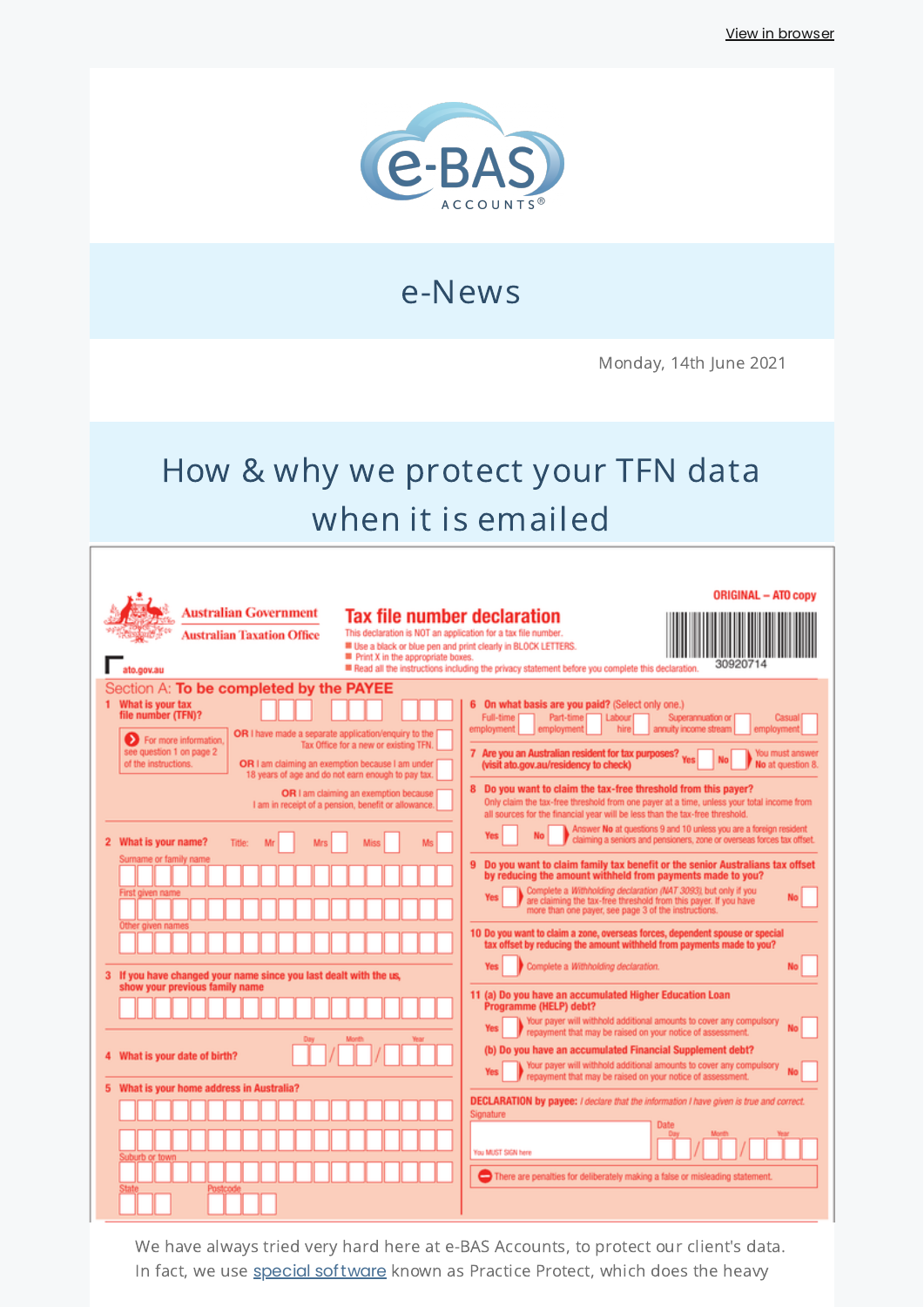lifting for us in this regard. Even with this software in place, however, we do find that email continues to be a threat in the data security space. As you may well know, email can be infiltrated and hacked easily by those with crafty skills. That being the case, we are especially careful when we send you emails containing either your or your employee's tax file number (TFN) data. But, why and how do we do this?

#### WHY?

Besides the fact that if your, your staff, or your business TFN data gets into the wrong hands, and you/they/it are exposed to potential identity theft (a huge reason), the other reason for bringing down the padlocks on your TFN data, is that as a BAS Agent practice, we are bound to abide by several pieces of legislation in this space.

These pieces of legislation include The Privacy (TFN) Rule 2015 and The Privacy Act 1988. Within the Privacy Act, we are influenced by Privacy Principles, being the Notifiable Data Breaches scheme and specific offence provisions under the Taxation Administration Act 1953. We also need to ensure we follow the Tax Practitioner Board's Code of Conduct. In relation to TFN data, Code item 6 applies here: "you must not disclose any information relating to a client's affairs to a third party unless you have obtained the client's permission or there is a legal duty to do so".

Without going too far into the meaning of these legislation types, basically, they all call upon us to make every effort to protect your TFN data from *unauthorised* access, use, modification or disclosure.

Given email can be risky as mentioned above, using it to communicate TFN data can make it difficult to ensure those legislated protections are exercised. But here at e-BAS Accounts, we will always try to do our best and will always ensure your TFN data is protected when using email. We explain how we do this below.

#### HOW?

There are several things we do in our practice to protect your TFN data. These include:

- Data Redaction we use Adobe software which allows us to block out or redact data on PDF's where necessary. When we send TFN data to someone in your [organisation](https://adobe.ly/3etId1y) who isn't you, we will use the redact tool to remove the sensitive data before sending the email. This means the recipient will only see what s/he needs to see.
- Password Protection if we do send TFN data to you because you have authorised us to do so, then we will put a password on the PDF copy before sending the email. We will send you the password details via a separate method e.g. text message.
- Folder/file encryption your sensitive TFN data is kept by us in encrypted folders in cloud storage which means that staff members require a password to access it. This is also a second layer of protection should our systems ever be accessed by unauthorised persons.
- Email address validation our team is trained to validate recipients' email addresses before sending sensitive data to them (or any email for that matter).
- Email Deletion we make a copy of emails that contain TFN data, save them in the encrypted folder related to the specific client, and then delete those emails.
- **[Practice](https://practiceprotect.com/) Protect software** as mentioned above, our entire cyberinfrastructure is protected by Practice Protect software. This means if a staff member forgets one of the